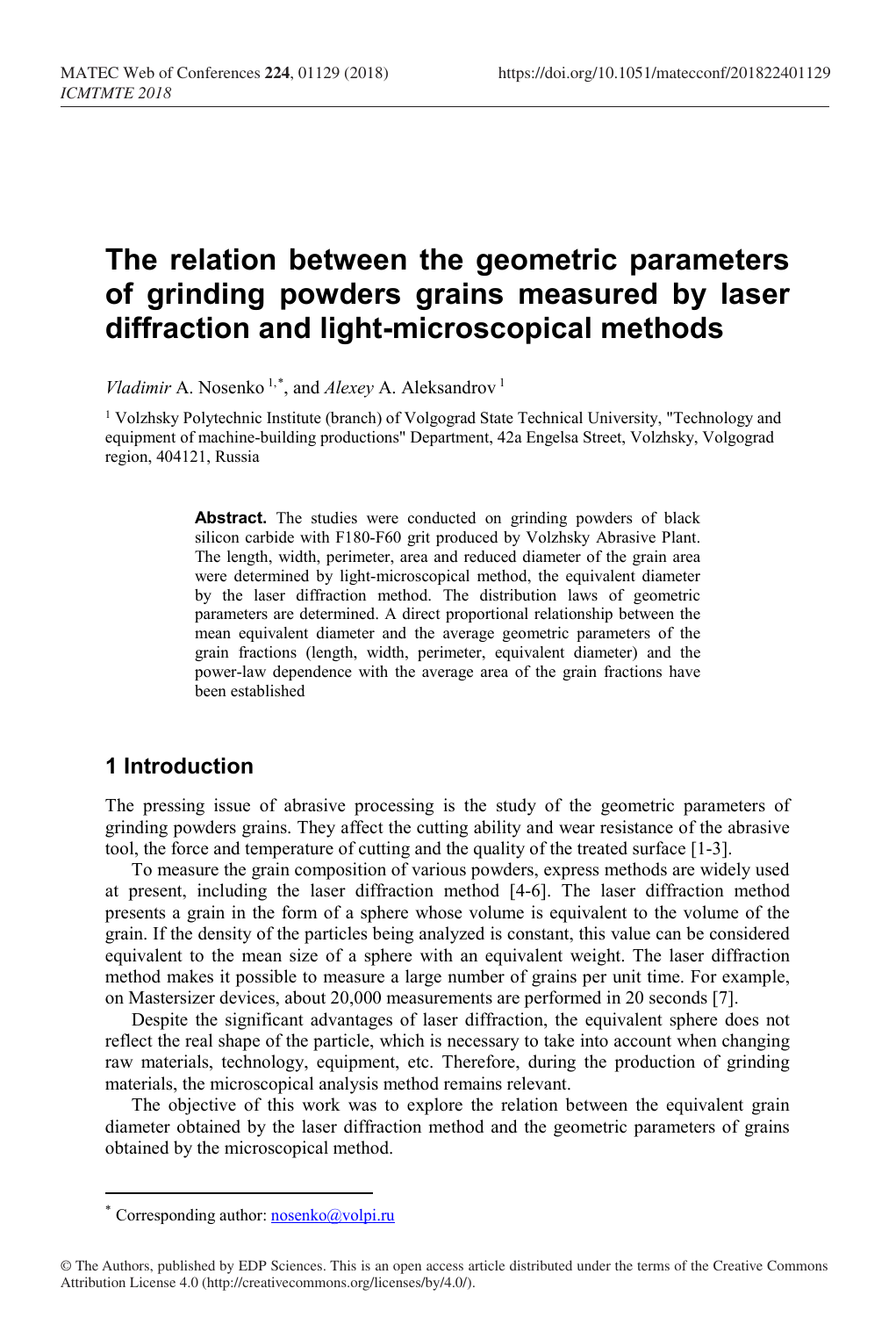In accordance with the objective of the work the following tasks are formulated: to measure the geometric parameters of grinding powders grains by the laser diffraction and optical microscopy methods; to determine bonding force between the geometric parameters of the grains; to establish functional relations between the reduced diameter and the geometric parameters of grains obtained by light-microscopical method.

#### **2 Research methodology**

The target of research are the grinding powders from black silicon carbide 54C grade of F60, F70, F90, F120, F180 grit that are serially produced at Volzhsky Abrasive Plant PJSC. The powders of each grain size were screened into fractions according to GOST R 52381. A grain sample weighing about 4 g was taken from each fraction and divided into two parts. One part was used to measure the equivalent grain diameter by laser diffraction method; the other was used to measure the geometric parameters of grains by light-microscopical method.

The equivalent grain diameter *D* was measured on the Mastersizer 3000 device. The measuring range of the instrument is from 0.01 to 3500 μm. The measurement error for the median of a narrow unimodal log-normal distribution is not more than 1% [7].

The following geometrical parameters of the grains were measured by lightmicroscopical method: length *l*, width *b*, perimeter *P*, area *S*, reduced diameter *d*. In each fraction, 600 to 1000 grains were measured by the method [8] using the software "Zerno-NM" ("Grain-NM"). The relative measurement error of the geometric parameters of the grains by the microscopical method did not exceed 3-5%.

#### **3 Research findings**

The distribution of the equivalent diameter *D* obtained by the laser diffraction method is unimodal and has a positive skew (Fig. 1). A similar distribution pattern have the distribution frequency curves *D* of the grains of micro grinding powders of green silicon carbide, measured by Micro Sizer 201device [9].

The hypothesis that the distribution *D* belongs to the normal and log-normal distribution was determined by the Pearson criterion for significance level 0.05. When calculating the criterion, the sample size of the measurements was assumed to be 20000.

For all grinding powders fractions, the calculated values of the criterion exceeded the tabulated values. Nevertheless, it should be noted that for a log-normal distribution law, the differences between the calculated and theoretical values of the criterion were significantly smaller. The greater elongation of the log-normal distribution law is also indicated by the right-hand elongated branch of the presented graphs (see Fig. 1). Based on this, the statistical processing of the data was performed from the assumption that the samples of measurements belong to a log-normal distribution.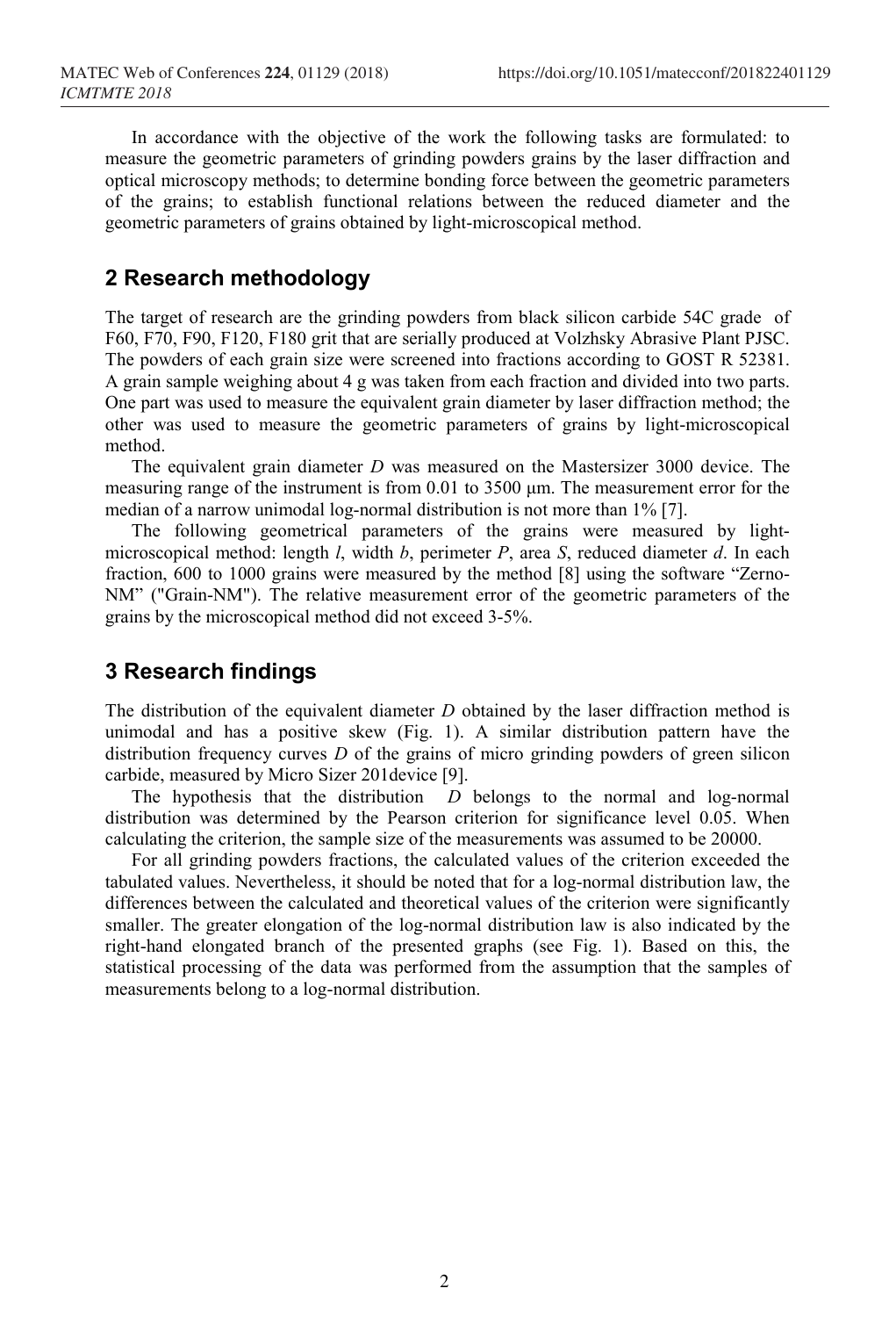

**Fig. 1.** Density of the equivalent diameter distribution *D* of grinding powders grain fractions of F60 (*a*) grit and fractions of various grit with a passing-screen mesh size  $W = 250 \text{ µm}$  (*b*): a: 1 -  $Q_2$ ; 2 -*Q*3; 3 - *Q*4; 4-*Q*5; b: 1-*Q*<sup>4</sup> (F60), 2-*Q*<sup>3</sup> (F70), 3-*Q*<sup>2</sup> (F90)

Using the actual distribution *D*, the mean  $D_m$  and the variance  $S^2(D)$  of the equivalent diameter of the grain fractions  $Q_2$ ,  $Q_3$ ,  $Q_4$ ,  $Q_5$  are determined (Table 1). The lower index in the symbol for the fractions corresponds to the number of the lower non-passing control screen, on which the fraction is retained during screening according to GOST R 52381.

| Grit | Parameters                      | Fractions |       |       |       |  |  |
|------|---------------------------------|-----------|-------|-------|-------|--|--|
|      |                                 | $Q_2$     | $O_3$ | 04    | $Q_5$ |  |  |
| F60  | $W$ , $\mu$ m                   | 425       | 300   | 250   | 212   |  |  |
|      | $D_m$ , $\mu$ m                 | 422       | 403   | 364   | 339   |  |  |
|      | $S^2(D)$ , $\mu m^2$            | 42776     | 20645 | 20157 | 14660 |  |  |
| F70  | $W$ , $\mu$ m                   | 355       | 250   | 212   | 180   |  |  |
|      | $D_{\rm m}$ , $\mu$ m           | 360       | 336   | 313   | 307   |  |  |
|      | $S^2(D)$ , $\mu$ m <sup>2</sup> | 9452      | 8773  | 9110  | 14945 |  |  |
| F90  | $W$ , $\mu$ m                   | 250       | 180   | 150   | 125   |  |  |
|      | $D_m$ , $\mu$ m                 | 271       | 236   | 215   | 193   |  |  |
|      | $S^2(D)$ , $\mu$ m <sup>2</sup> | 6041      | 4561  | 4705  | 3954  |  |  |
| F120 | $W$ , $\mu$ m                   | 180       | 125   | 106   | 90    |  |  |
|      | $D_{\rm m}$ , $\mu$ m           | 181       | 179   | 144   | 153   |  |  |
|      | $S^2(D)$ , $\mu m^2$            | 2355      | 4964  | 2373  | 4961  |  |  |
| F180 | $W$ , $\mu$ m                   | 125       | 90    | 75    | 63    |  |  |
|      | $D_{\rm m}$ , $\mu$ m           | 135       | 120   | 103   | 87    |  |  |
|      | $S^2(D)$ , $\mu m^2$            | 2146      | 1600  | 1179  | 808   |  |  |

**Table. 1.** Mean  $D_m$  and variance  $S^2(D)$  of the equivalent diameter of grinding powders grain of various fractions and grit

It should be noted that the  $D<sub>m</sub>$  of fractions having the same mesh size, but belonging to different grain sizes, are not the same. For example, for  $Q_4$  (*F*60),  $Q_3$  (*F*70), and  $Q_2$  (*F*90) fractions settling on a screen with a mesh of  $W = 250 \mu m$ ,  $D_m$  are respectively 364, 336 and 271 μm. As a result of comparing the averages, their significant difference is established. Not only the means, but also the variances are significantly different.

One of the factors explaining the significant difference is the different sizes of the meshes of the lower retaining screen. When the fraction  $Q_2$  ( $F90$ ) is screened, the lower screen mesh is 180 μm, the rest are 212 μm. The residue formed on the screen with a smaller mesh will also contain smaller grains of the grinding powder, which leads to a decrease in the mean value of the equivalent grain diameter. This is evidenced by the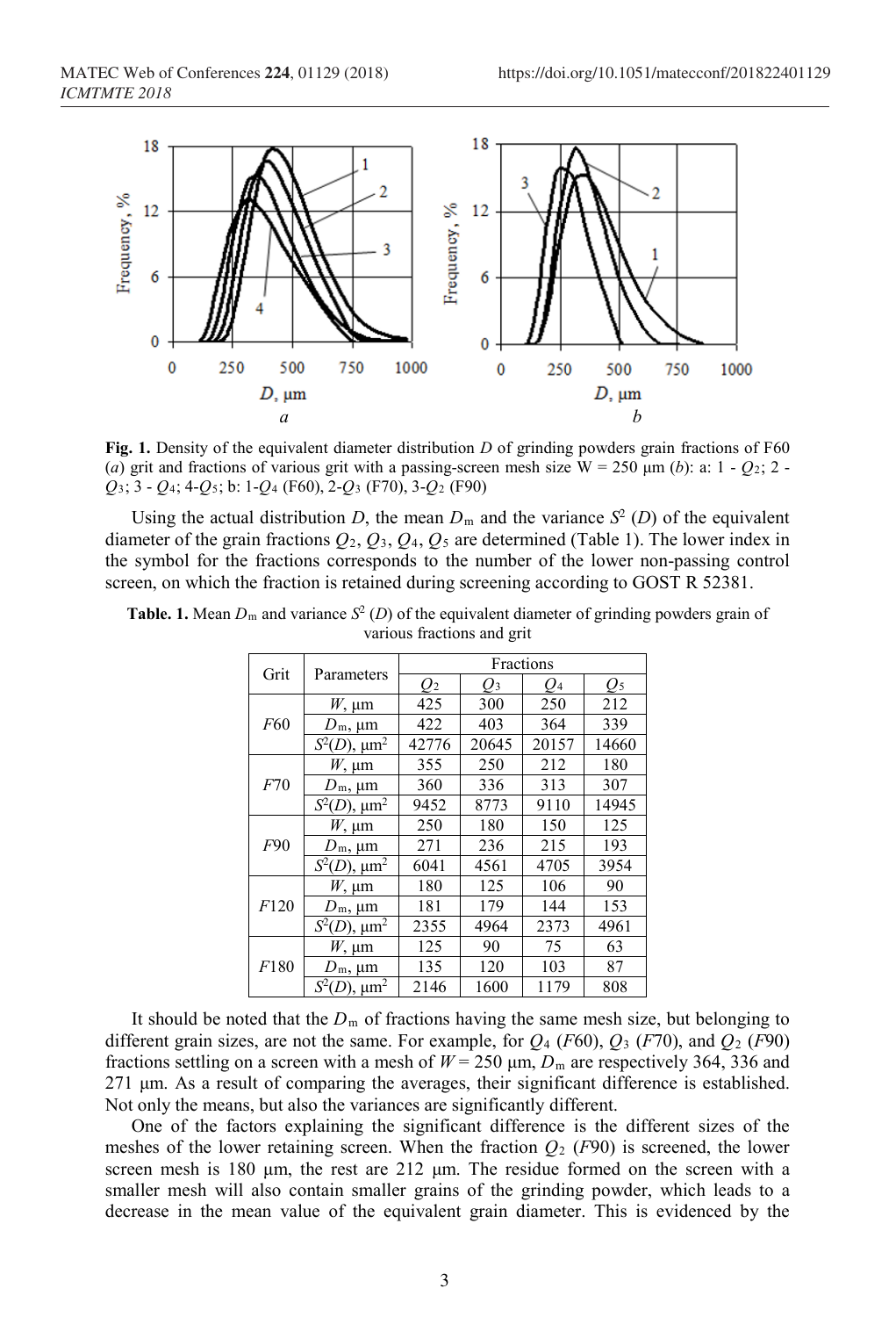distribution of the equivalent diameter of the grain fraction *Q*<sup>2</sup> (*F*90), located in Fig. 1*b* to the left of the remaining fractions distribution.

*D*<sup>m</sup> of the fractions with identical values of the meshes of the upper and lower screens differ significantly. For example, the meshes of the upper and lower screens of *Q*<sup>4</sup> (*F*60) and  $Q_3$  (*F*70) fraction, respectively, are 250 and 212  $\mu$ m;  $D_m$  are 364 and 336  $\mu$ m, respectively. As a result of comparing the means using the argument of Laplace function, the significance of their difference is established. A similar behavior is observed for other fractions with the same dimensions of the meshes of the upper and lower screens: *Q*<sup>5</sup> (*F*60) and *Q*<sup>4</sup> (*F*70); *Q*<sup>5</sup> (*F*70) and *Q*<sup>3</sup> (*F*90); *Q*<sup>5</sup> (*F*90) and *Q*<sup>3</sup> (*F*120).

The variances in these fractions differ significantly, as well. A comparison of the variances is made using the Fisher's ratio test for logarithmic values of the equivalent diameter.

With the same dimensions of the meshes of the upper and lower screens, fractions isolated from grinding powders of smaller grit have smaller means and variances of equivalent diameter.

Similar patterns between the means and variances of the grain fractions geometrical parameters with the same dimensions of the mashes of the upper and lower screens, but belonging to different grits, are established for the grain width [10, 11].

The bonding force between the mean equivalent diameters of the fractions grain  $D<sub>m</sub>$ obtained by laser diffraction method and the geometric average parameters of the same grain fractions obtained by light-microscopical method (length  $l_m$ , width  $b_m$ , perimeter  $P_m$ , area  $S_m$  and reduced diameter  $d_m$  and non-isometric coefficient  $k_m = l/b$ ) were evaluated by the pair correlation coefficients. For almost 70% of pairs of geometric parameters, the correlation coefficient exceeds 0.90 (Table 2), which indicates a very high bonding force.

The pair correlation coefficient within the grit for  $D_m$  and  $k_m$  parameters varies from -0.65 to -0.97. With an increase in the mean equivalent diameter of the fractions grain, the non-isometric coefficient decreases, i.e. grains become more isometric.

| Grit        | F60     | F70     | F90     | F <sub>120</sub> | F180    | $\,F$   |
|-------------|---------|---------|---------|------------------|---------|---------|
| $l_{\rm m}$ | 0,97    | 0,82    | 0,98    | 0,73             | 1,00    | 0,99    |
| $b_m$       | 1,00    | 0,91    | 1,00    | 0,87             | 1,00    | 0,99    |
| $P_{\rm m}$ | 0,99    | 0,80    | 1,00    | 0,83             | 1,00    | 1,00    |
| $S_{\rm m}$ | 0,99    | 0,94    | 0,99    | 0,86             | 1,00    | 0,97    |
| $d_{\rm m}$ | 0,99    | 0,94    | 1,00    | 0,87             | 1,00    | 1,00    |
| $K_{\rm m}$ | $-0,92$ | $-0,74$ | $-0,79$ | $-0,65$          | $-0,97$ | $-0,05$ |

**Table. 2.** Correlation coefficients between the mean geometric parameters of the fractions grain *Dm* and *lm*, *bm*, *Pm*, *Sm*, *dm* within each grit and over all grits *F*

The mean values of all parameters were combined into one sample. The coefficients of the pair correlation between  $D_m$  and  $l_m$ ,  $b_m$ ,  $P_m$ ,  $S_m$ ,  $d_m$  over all the grits have increased and approach 1, which also indicates a very high bonding force. The coefficient of pair correlation  $D<sub>m</sub>$  and km at combining the data for all grits should be considered insignificant.

The connection between the parameters  $D_m$  and  $l_m$ ,  $b_m$ ,  $P_m$ ,  $S_m$ ,  $d_m$  is very strong, so it was described by the functional dependencies obtained by the least square method (Fig. 2):

$$
l_m = 1,28D_m, b_m = 0,83D_m, P_m = 3,54D_m, S_m = 0,71D_m^{1,98}, d_m = 0,91D_m.
$$

The certainty factor of the approximation of the dependencies examined is 0.98-0.99.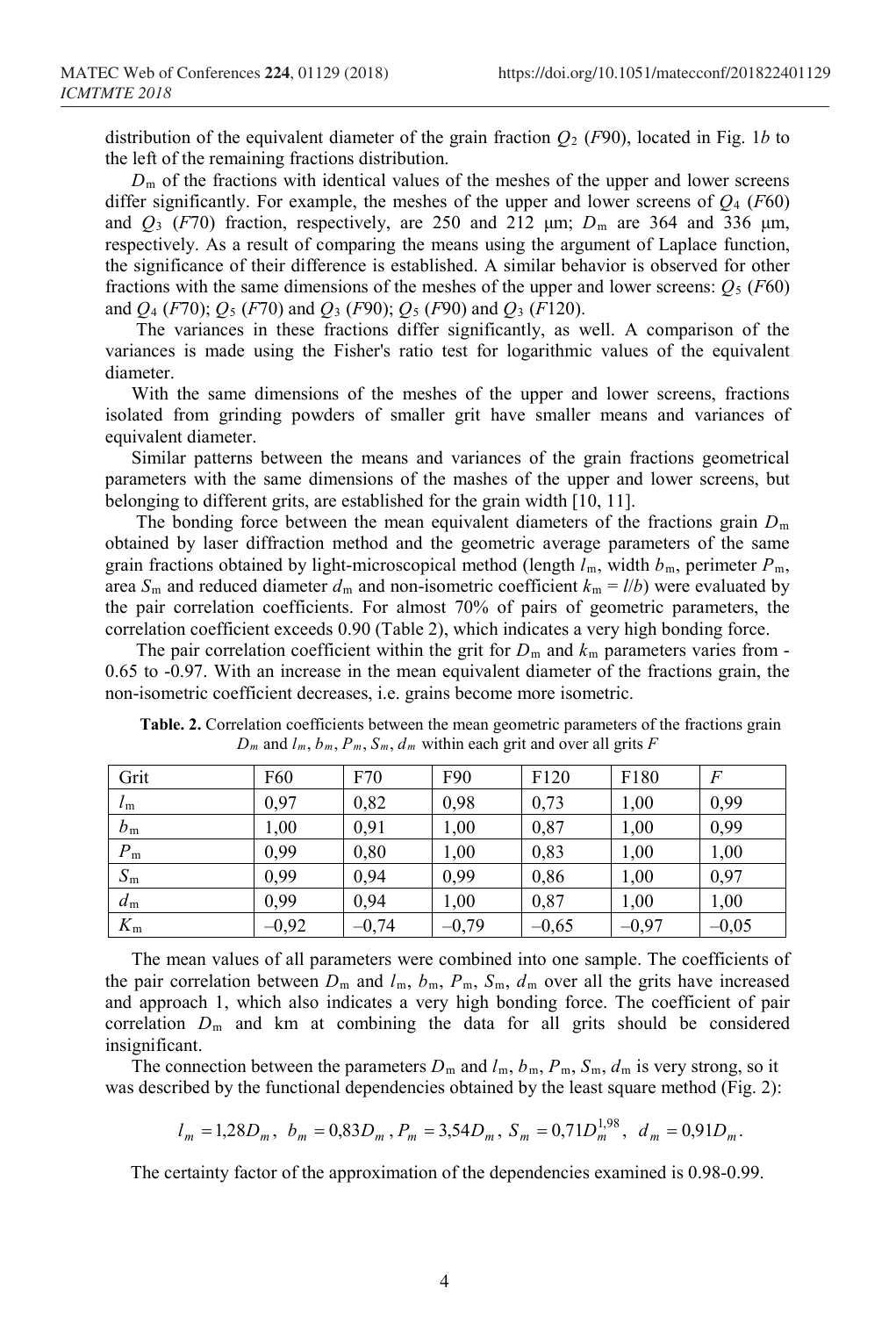

**Fig. 2.** Dependence between the mean geometric parameters of the fractions grains  $b_m$ ,  $l_m$ ,  $P_m$  (*a*),  $S_m$ (*b*), and *D*<sup>m</sup>

### **4 Conclusions**

1. In appearance, the distribution curves of the equivalent fractions grain diameter of grinding powders made of black silicon carbide with F180-F60 grit are closer to a lognormal law.

2. The mean and variances of the equivalent grain diameter of the fractions obtained by screening of the grinding powders in accordance with GOST R 52381 and having the same dimensions, respectively, of the upper and lower screens, grow up with increasing of the grinding powder grit.

3. The coefficients of pair correlation between the mean equivalent grain diameter of the fraction and the mean geometric parameters of the grains (length, width, area, perimeter, reduced diameter) obtained by the microscopic analysis within each grain size range from 0.7 to 1.0, over 70% of pairs has a correlation coefficient of more than 0.9. When the fractions of all grits are combined into one sample, the correlation coefficient is more than 0.97.

4. The correlation coefficient of the mean values of the parameters Dm and the coefficient of non-isometry of the grain fractions within each grain size has a negative value in the range from -0.65 to -0.97, which indicates a decrease in the non-isometry of the grains with an increase in the equivalent diameter within each grit. When combining the fractions of all the grains into one sample, the correlation coefficient becomes insignificant.

5. For F180-F60 grits, a direct proportional dependence is established between the average size of the equivalent diameter and the mean geometric parameters of the fractions grain (length, width, perimeter), the power dependence with the average fractions grain area.

#### **References**

1. S. Fang, L. Llanes, M. Engstler et al., *Surface topography quantification of superhard abrasive tools by laser scanning microscopy*, Materials Performance and Characterization, **v. 5**, pp. 796-815 (2016) .